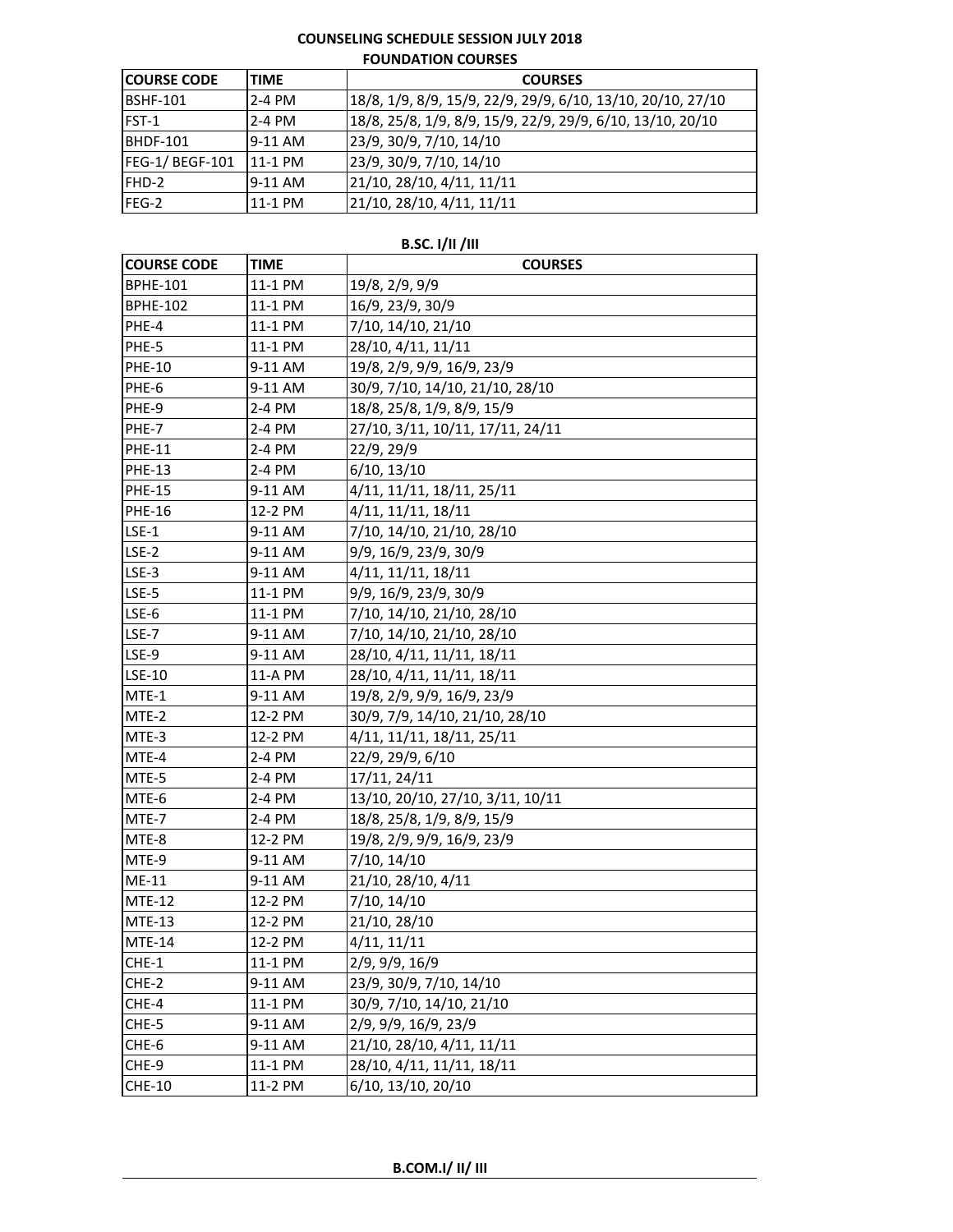| <b>COURSE CODE</b> | <b>TIME</b> | <b>COURSES</b>            |
|--------------------|-------------|---------------------------|
| ECO-1              | 11-1 PM     | 30/9, 7/10, 14/10, 21/10  |
| ECO-2              | 11-1 PM     | 28/10, 4/11, 11/11, 18/11 |
| ECO-3              | 9-11 AM     | 30/9, 7/10, 14/10, 21/10  |
| ECO-5              | 11-1 PM     | 2/9, 9/9, 16/9, 23/9      |
| ECO-6              | 11-1 PM     | 30/9, 7/10, 14/10, 21/10  |
| ECO-7              | 9-11 AM     | 2/9, 9/9, 16/9, 23/9      |
| ECO-8              | 9-11 AM     | 11/11, 18/11              |
| ECO-9              | 9-11 AM     | 30/9, 7/10, 14/10, 21/10  |
| <b>ECO-10</b>      | 11-1 PM     | 30/9, 7/10, 14/10, 21/10  |
| <b>ECO-11</b>      | 11-1 PM     | 28/10, 4/11, 11/11, 18/11 |
| ECO-12             | 9-11 AM     | 28/10, 4/11               |
| <b>ECO-13</b>      | 11-1 PM     | 11/11, 18/11              |
| ECO-14             | 11-1 PM     | 28/10, 4/11               |

#### **M.COM. I**

| <b>IBO-1</b> | 9-11 AM | 16/9, 23/9, 30/9, 7/10    |
|--------------|---------|---------------------------|
| IBO-2        | 9-11 AM | 11/11, 18/11, 25/11       |
| IBO-3        | 9-11 AM | 14/10, 21/10, 28/10, 4/11 |
| IBO-4        | 11-1 PM | 16/9, 23/9, 30/9, 7/10    |
| IBO-5        | 11-1 PM | 11/11, 18/11, 25/11       |
| IBO-6        | 11-1 PM | 14/10, 21/10, 28/10, 4/11 |

#### **M.A.I (HINDI) MHD**

| IMHD-2 | $9-11$ AM | 16/9, 23/9, 30/9   |
|--------|-----------|--------------------|
| MHD-3  | 11-1 PM   | 16/9, 23/9, 30/9   |
| MHD-4  | 11-1 PM   | 7/10, 14/10, 21/10 |
| IMHD-6 | 9-11 AM   | 7/10, 14/10        |

|         |          | M.A.I (HISTORY)                 |
|---------|----------|---------------------------------|
| $MHI-1$ | 9-11 SAM | 19/8, 2/9, 9/9, 16/9, 23/9      |
| $MHI-2$ | 11-1 PM  | 19/8, 2/9, 9/9, 16/9, 23/9      |
| MHI-4   | 11-1 PM  | 30/9, 7/10, 14/10, 21/10, 28/10 |
| MHI-5   | 9-11 AM  | 30/9, 7/10, 14/10, 21/10, 28/10 |

| M.A.I (ENGLISH) |           |                           |
|-----------------|-----------|---------------------------|
| IMEG-1          | $9-11$ AM | 16/9, 23/9, 30/9, 7/10    |
| IMEG-2          | 11-1 PM   | 16/9, 23/9, 30/9, 7/10    |
| IMEG-3          | $9-11$ AM | 14/10, 21/10, 28/10, 4/11 |
| IMEG-4          | 11-1 PM   | 14/10, 21/10, 28/10, 4/11 |

| M.A. I (SOCIOLOGY) MSO |         |              |  |
|------------------------|---------|--------------|--|
| $IMSO-1$               | 11-1 PM | 23/9, 30/9   |  |
| $IMSO-2$               | 11-1 PM | 7/10, 14/10  |  |
| $IMSO-3$               | 11-1 PM | 21/10, 28/10 |  |
| MSO-4                  | 11-1 PM | 4/11, 11/11  |  |

| M.A.I (PHILOSOPHY) MAPY |           |               |
|-------------------------|-----------|---------------|
| MPYE-1                  | $11-1$ PM | 30/9.<br>7/10 |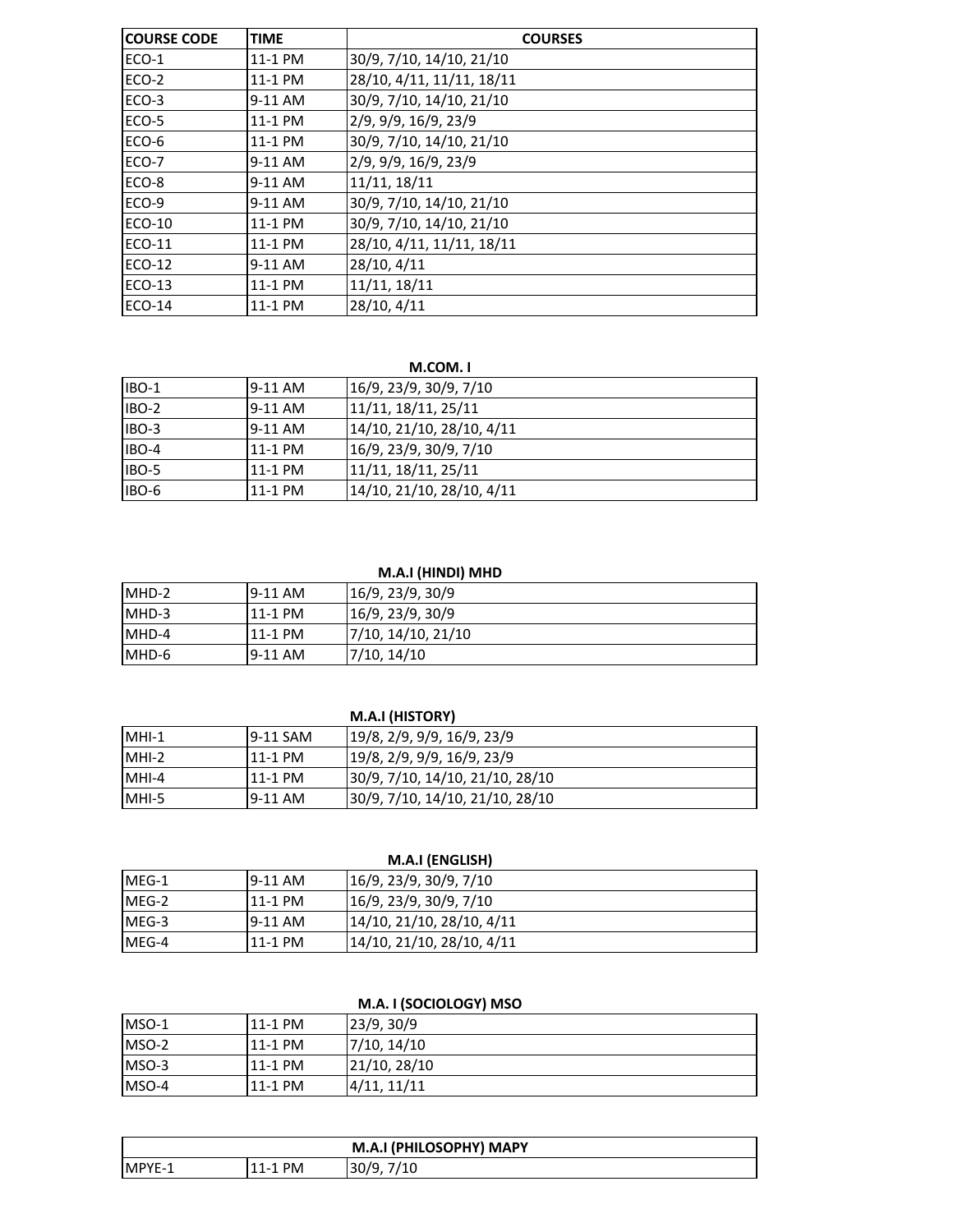| MAPY-2 | <b>PM</b><br>$11 - 1$ | 21/10<br>14/10. |
|--------|-----------------------|-----------------|
| MAPY-5 | . PM<br>$11 - 1$      | 4/11<br>28/10,  |

| M.A.I (PUB. AD.) MPA |         |              |
|----------------------|---------|--------------|
| $IMPA-11$            | 11-1 PM | 23/9, 30/9   |
| $IMPA-12$            | 11-1 PM | 7/10, 14/10  |
| $IMPA-13$            | 11-1 PM | 21/10, 28/10 |
| $IMPA-14$            | 11-1 PM | 4/11, 11/11  |

|                 |         | <b>B.A. I/ II/ III</b>          |
|-----------------|---------|---------------------------------|
| BHDE-101/ EHD-1 | 11-1 PM | 28/10, 4/11, 11/11, 18/11       |
| $EHD-2$         | 9-1 PM  | 28/10, 4/11, 11/11, 18/11       |
|                 |         |                                 |
| <b>BEGE-101</b> | 11-1 PM | 21/10, 28/10, 4/11, 11/11       |
| <b>BEGE-102</b> | 9-11 AM | 21/10, 28/10, 4/11, 11/11       |
|                 |         |                                 |
| <b>EPS-11</b>   | 9-11 AM | 23/9, 30/9, 7/10, 14/10         |
| <b>BPSE-212</b> | 9-11 AM | 21/10, 28/10, 4/11, 11/11       |
|                 |         |                                 |
| $EHI-1$         | 9-11 AM | 16/9, 23/9, 30/9, 7/10          |
| $EHI-2$         | 9-11 AM | 14/10, 21/10, 28/10, 4/11       |
|                 |         |                                 |
| EEC-11          | 11-1 PM | 21/10, 28/10                    |
| BECE-02         | 11-1 PM | 4/11, 11/11                     |
| <b>BRDE-101</b> | 11-1 PM | 30/9, 7/10, 14/10, 21/10        |
|                 |         |                                 |
| <b>ESO-11</b>   | 9-11 AM | 30/9, 7/10, 14/10, 14/10, 21/10 |
| ESO-12          | 9-11 AM | 28/10, 4/11, 11/11, 18/11       |
|                 |         |                                 |
| ANC-1           | 11-1 PM | 30/9, 7/10, 14/10, 21/10        |
| AHE-1           | 11-1 PM | 4/11, 11/11                     |
| AMT-1           | 11-1 PM | 21/10, 28/10                    |
| ACC-1           | 11-1 PM | 28/10, 4/11, 11/11, 18/11       |

|       | M.COM.II |                           |
|-------|----------|---------------------------|
| MCO-1 | 11-1 PM  | 2/9, 11/9, 16/9, 23/9     |
| MCO-3 | 11-1 PM  | 30/9, 7/10, 14/10, 21/10  |
| MCO-4 | 9-11 AM  | 28/10, 4/11, 11/11, 18/11 |
| MCO-5 | 11-1 PM  | 28/10, 4/11, 11/11, 18/11 |

MCO-6 9-11 AM 2/9, 11/9, 16/9, 23/9 MCO-7 9-11 AM 30/9, 7/10, 14/10, 21/10

|        |         | /III<br>1/11<br>B.A.  |
|--------|---------|-----------------------|
| IEHD-3 | 11-1 PM | .4/11.11/11<br>28/10. |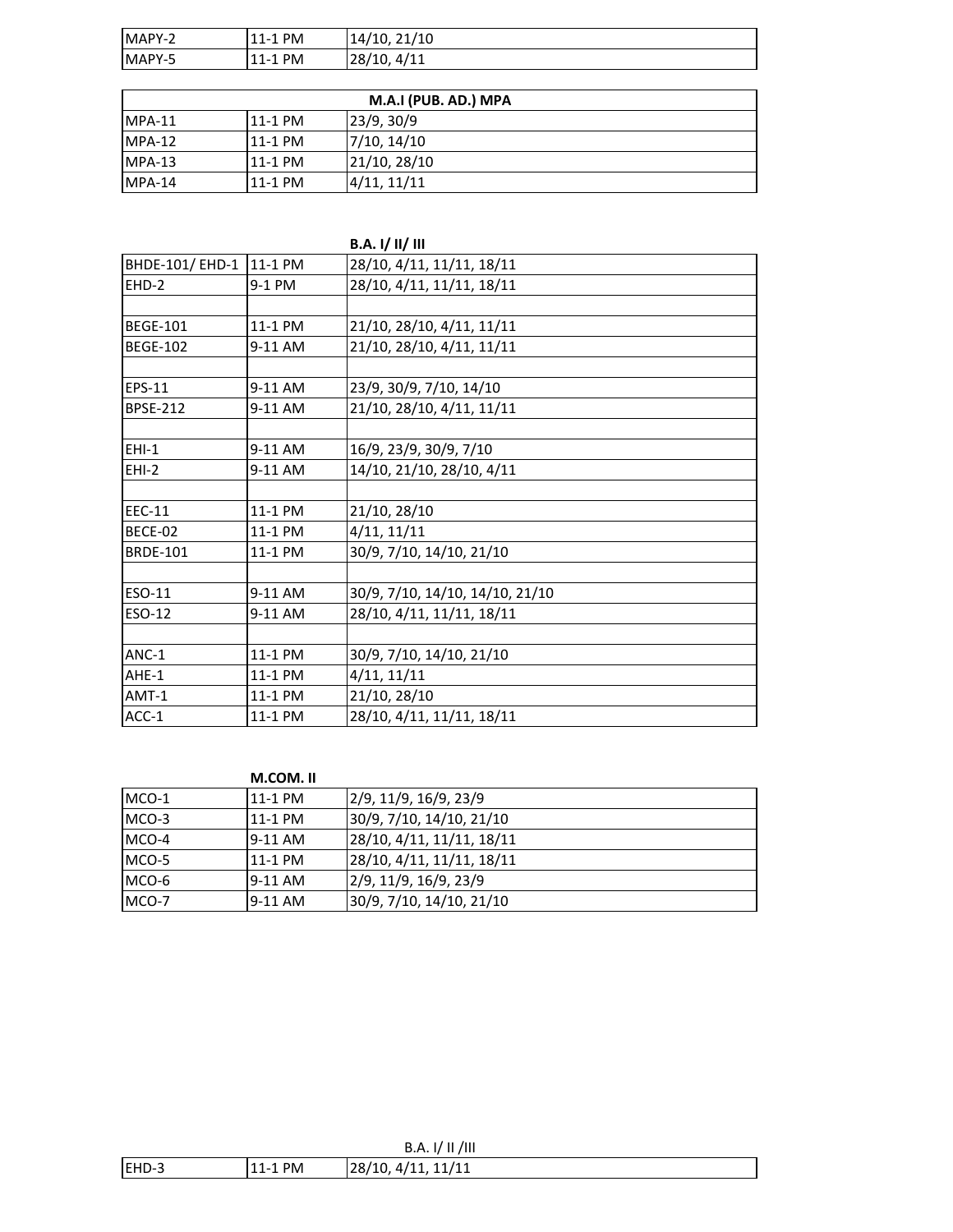| <b>BHDE-106</b> | 9-11 AM | 14/10, 21/10              |
|-----------------|---------|---------------------------|
| <b>BHDE-107</b> | 11-1 PM | 14/10, 21/10              |
| <b>BEGE-103</b> | 11-1 PM | 9/9, 16/9, 23/9           |
| <b>BEGE-104</b> | 11-1 PM | 30/9, 7/10, 14/10         |
| <b>BEGE-108</b> | 11-1 PM | 7/10, 14/10, 21/10        |
| EPS-3           | 11-1 PM | 23/9, 30/9                |
| EPS-7           | 11-1 PM | 7/10, 14/10               |
| EPS-8           | 11-1 PM | 21/10, 28/10              |
| EPS-9           | 11-1 PM | 4/11, 11/11               |
| $EHI-3$         | 9-11 AM | 2/9, 7/9, 16/9, 23/9      |
| $EHI-4$         | 9-11 AM | 20/9, 7/10, 14/10, 21/10  |
| $EHI-5$         | 11-1 PM | 28/10, 4/11, 11/11, 18/11 |
| EHI-6           | 11-1 PM | 14/10, 21/10              |
| ESO-13          | 11-1 PM | 2/9, 7/9, 16/9            |
| <b>ESO-14</b>   | 11-1 PM | 23/9, 30/9, 7/10          |
| ESO-15          | 11-1 PM | 14/10, 21/10, 28/10       |
| ESO-16          | 11-1 PM | 4/11, 11/11, 18/11        |
| <b>BEGE-214</b> | 11-1 PM | 7/10, 14/10               |

## **BTS/ CTS/ DTS**

| $ITS-3$ | 11-1 PM | 30/9, 7/10          |
|---------|---------|---------------------|
| $TS-4$  | 11-1 PM | 14/10, 21/10, 28/10 |
| ITS-5   | 11-1 PM | 4/11, 11/11, 18/11  |

## **M.A. II (ECONOMICS)**

| <b>MEC-108</b> | 11-1 PM | 4/11, 11/11  |
|----------------|---------|--------------|
| <b>MEC-109</b> | 9-11 AM | 7/10, 14/10  |
| MEC-6          | 11-1 PM | 7/10, 14/10  |
| MEC-7          | 11-1 PM | 23/9, 30/9   |
| MECE-1         | 9-11 AM | 21/10, 28/10 |
| MECE-4         | 9-11 AM | 4/11, 11/11  |

| <b>M.A.II (ENGLISH)</b> |         |              |
|-------------------------|---------|--------------|
| IMEG-5                  | 11-1 PM | 21/10, 28/10 |
| MEG-7                   | 9-11 AM | 2/9, 9/9     |
| $MEG-10$                | 11-1 PM | 2/9, 9/9     |
| $MEG-14$                | 11-1 PM | 7/10, 14/10  |

| M.A.II (HINDI) |         |            |  |
|----------------|---------|------------|--|
| MHD-1          | 9-11 AM | 16/9, 23/9 |  |
| MHD-5          | 9-11 AM | 30/9, 7/10 |  |
| MHD-7          | 11-1 PM | 16/9, 23/9 |  |

| <b>M.A.II (HISTORY)</b> |         |                      |
|-------------------------|---------|----------------------|
| MHI-3                   | 11-1 PM | 2/9, 9/9, 16/9, 23/9 |
| MHI-6                   | 11-1 PM | 30/9, 7/10, 14/10    |
| MHI-8                   | 9-11 AM | 4/11, 11/11          |

#### **M.A.II (HISTORY)**